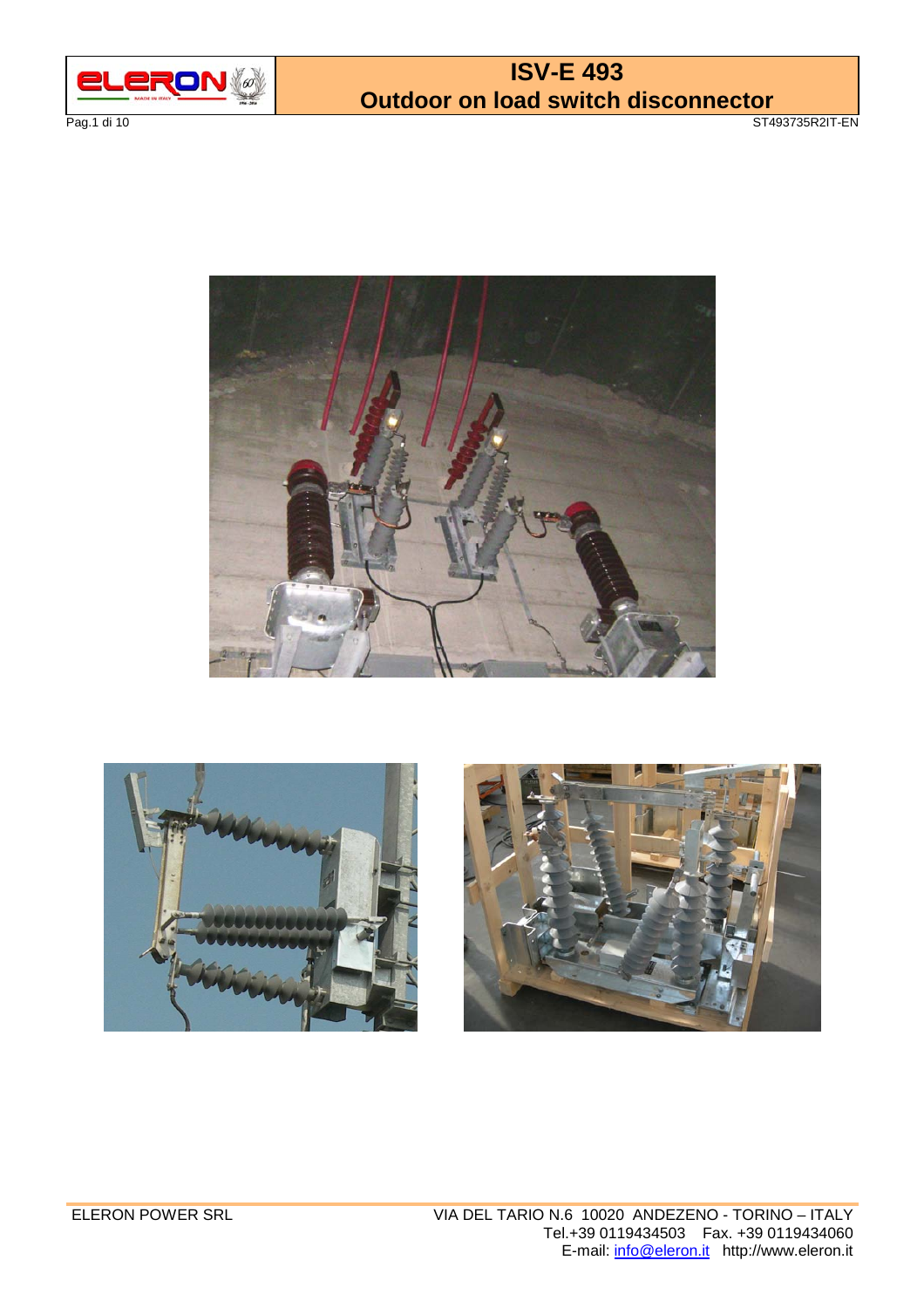

Pag.2 di 10 ST493735R2IT-EN

#### **GENERAL**

ISV-E 493 monophase outdoor switch disconnector, is designed to be employed in rural or suburban districts distribution networks up to 52 kV and they are used for disconnection of lines or transformation spots on outdoor pole. It is hinge disconnection with central insulating rod.

 ISV-E 493 can be equipped with lower earthing blades mechanically interlocked with the line blades and integrate itself with a fuse holder suitable for IEC 282- 1/DIN 43625 fuses. The fuse intervention cause the opening of the ISV-E switch disconnector automatically.

#### **MOUNTING**

ISV-E outdoor switch disconnector can be **mounted** on pole in vertical (or horizontal) position.

 It is suitable for metal, concrete or timber poles, through standard fixing devices or special on request.

**CURRENT CARRYING SET** 

**Moving contact** consists in two blades mounted in parallel.

**Fixed contact** is made of bent sheet having a feature, which ensure an optimal working.

For both, material is copper Cu-ETP 99,90 tin-coated. Contacts pressure is controlled by stainless steel springs during normal conditions and by the

 self-tightening action when high current flow thorough them in particular conditions.

Stainless steel bolts or brass clamps on request, carry out connecting of copper or aluminium alloy cables from 4.5-to14 mm of diameter.

All small components like bolts, pins of the current carrying set, are made of stainless steel

#### **BREAKING DEVICE**

ISV-E 493 outdoor switch disconnector is equipped with a device that allows a load **breaking capacity**. It consists of a housing containing moving and fixed arc contact.

 They are driven by the main contact during the opening and closing operations, this allows arc extinguishing without any flash-over.

#### **INSULATORS**

**Insulating components** used are:

• **Composite in fibre glass and silicone rubber** They are in according to IEC 61952 standards.

Insulators have hot dip galvanized cast iron fittings. Different leakage distance can be chosen according to the environment pollution level.

#### **OPERATING MECHANISM AND OPERATING DEVICES**

**Operating mechanism** allows fast closing and opening operations obtained by means of a spring. The opening/closing speed is independent of the operator. The fuse intervention cause the opening of the switch disconnector

**Operating devices** used are the following:

- **Manual bottom transmission device** consists on an handle control manoeuvrable directly.
- **Motorized command device** It allows to control the isolator from remote. The manual or motorized local manoeuvre remains however possible. Several supply voltages are possible to agree with the customer.

All the types of commands are connected to the isolator with rod and combined levers.

The devices are realized with structural steel and welded steel sheet, protect with treatment of hotgalvanizing.

Transmitted devices are braced to the operating mechanism by means of one or more pipe transmission rods and transmitting rod joint. Optional padlock can be fitted.

All operating devices are made of welded structural and bent metal sheets, protected against corrosion by hot-dip galvanization treatment.

Different operating devices are available on request.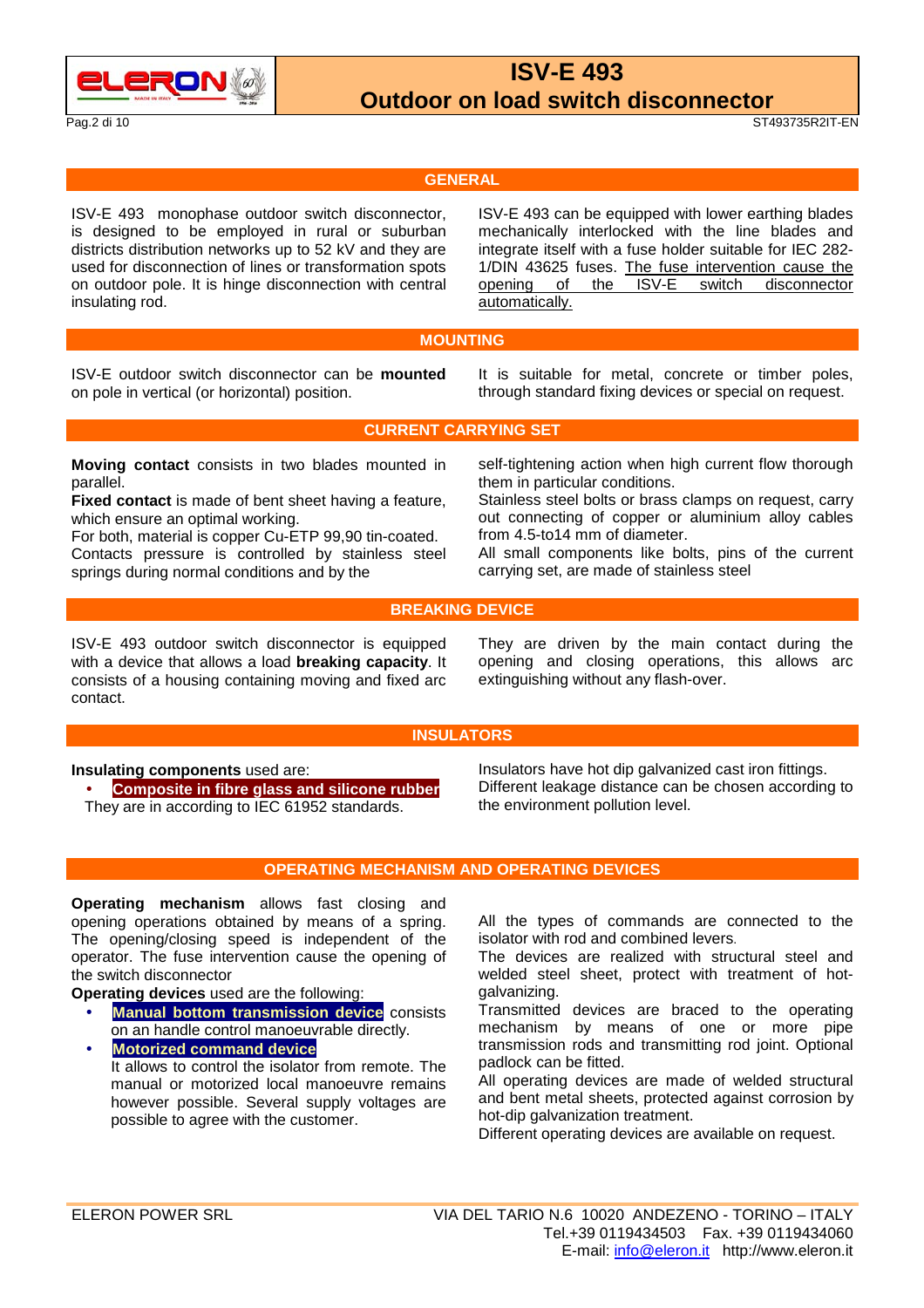

Pag.3 di 10 ST493735R2IT-EN

#### **MANUFACTURING, STANDARDS, QUALITY ASSURANCE**

ISV-E is an outdoor switch disconnector product of Eleron experience.

The Eleron **manufactures** directly main parts of disconnector as contacts, frame, operating mechanism and devices. Remaining parts come from chosen suppliers, finally Eleron carry out to assembling and test the product.

An internal standard **Quality Assurance** in compliance with governs all manufacturing process UNI EN ISO 9001 standard

 Before shipment, all ISV-E 519 outdoor switch disconnectors are subject to the following **routine tests**:

#### **- Dielectric test**

**- Measurement of the resistance of the main circuit - Mechanical operating test**

ISV-E outdoor switch disconnector comply with the following **standards**:

**- International IEC 62271-102 , IEC 60265, EN 50152-2 - National CEI EN 62271-102, CEI EN 60265**

### **TECHNICAL CHARACTERISTICS**

| Ambient temperature                                                       | [°C]             | $-25 - 40$          |  |
|---------------------------------------------------------------------------|------------------|---------------------|--|
| Nr. of mechanical manoeuvre                                               | <b>Classe MO</b> | 2000                |  |
| Ice making capacity                                                       | [mm]             | 10                  |  |
| <b>Isolator's electrical characteristics</b>                              |                  |                     |  |
| Rated normal voltage 'Ur'                                                 | [kV]             | 27,5-36             |  |
| Rated withstand voltage toward earth and between phases (50-60 Hz/1 min.) | [kV]             | 95                  |  |
| Rated withstand voltage between open contacts (50-60 Hz/1 min)            | [kV]             | 110                 |  |
| Impulse withstands voltage toward earth and between phases 'Up'           | [KV]             | 250                 |  |
| Impulse withstands voltage between open contacts                          | [kV]             | 290                 |  |
| Rated normal frequency                                                    | [Hz]             | 50                  |  |
| Rated normal thermal current 'Ir'                                         | [A]              | Up to 2000          |  |
| Rated breaking current 'I1'                                               | [A]              | Up to 2000          |  |
| Rated admissible short-time current (1 sec./3 sec.) 'lk'                  | [kA]             | 25                  |  |
| Max permanent tension (between fase and earth) U <sub>max1</sub>          | [kV]             | 27,5                |  |
| Max non-permanent tension (5 min. between fase and earth) $U_{max2}$      | [KV]             | 29                  |  |
| <b>Auxiliary contact (optional)</b>                                       |                  |                     |  |
| Nominal current 'Ith'                                                     | [A]              | 10                  |  |
| Nominal tension of isolation 'Ui'                                         | [V]              | 500Vac / 600Vdc     |  |
| Earthing switch's electrical characteristics (optional)                   |                  |                     |  |
| Rated normal voltage                                                      | [kV]             | 27,5                |  |
| Rated withstand voltage toward earth and between phases (50-60 Hz/1 min.) | [KV]             | 95                  |  |
| Impulse withstands voltage toward earth and between phases                | [kV]             | 250                 |  |
| Rated admissible short-time current (3 sec.)                              | [kA]             | 12,5 / 16 / 25 / 40 |  |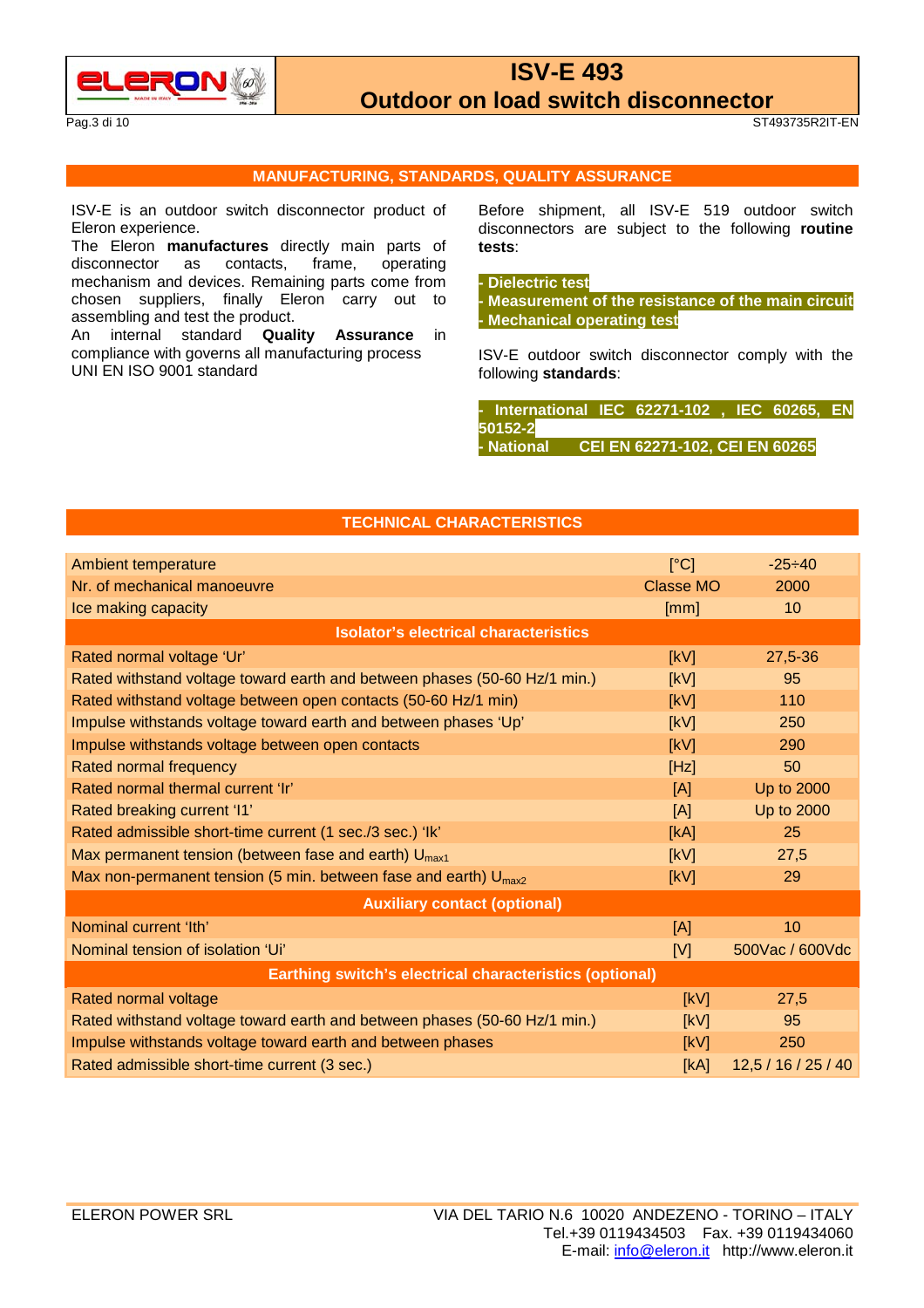

Pag.4 di 10 ST493735R2IT-EN

**OVERALL DIMENSIONS** 



Fig.1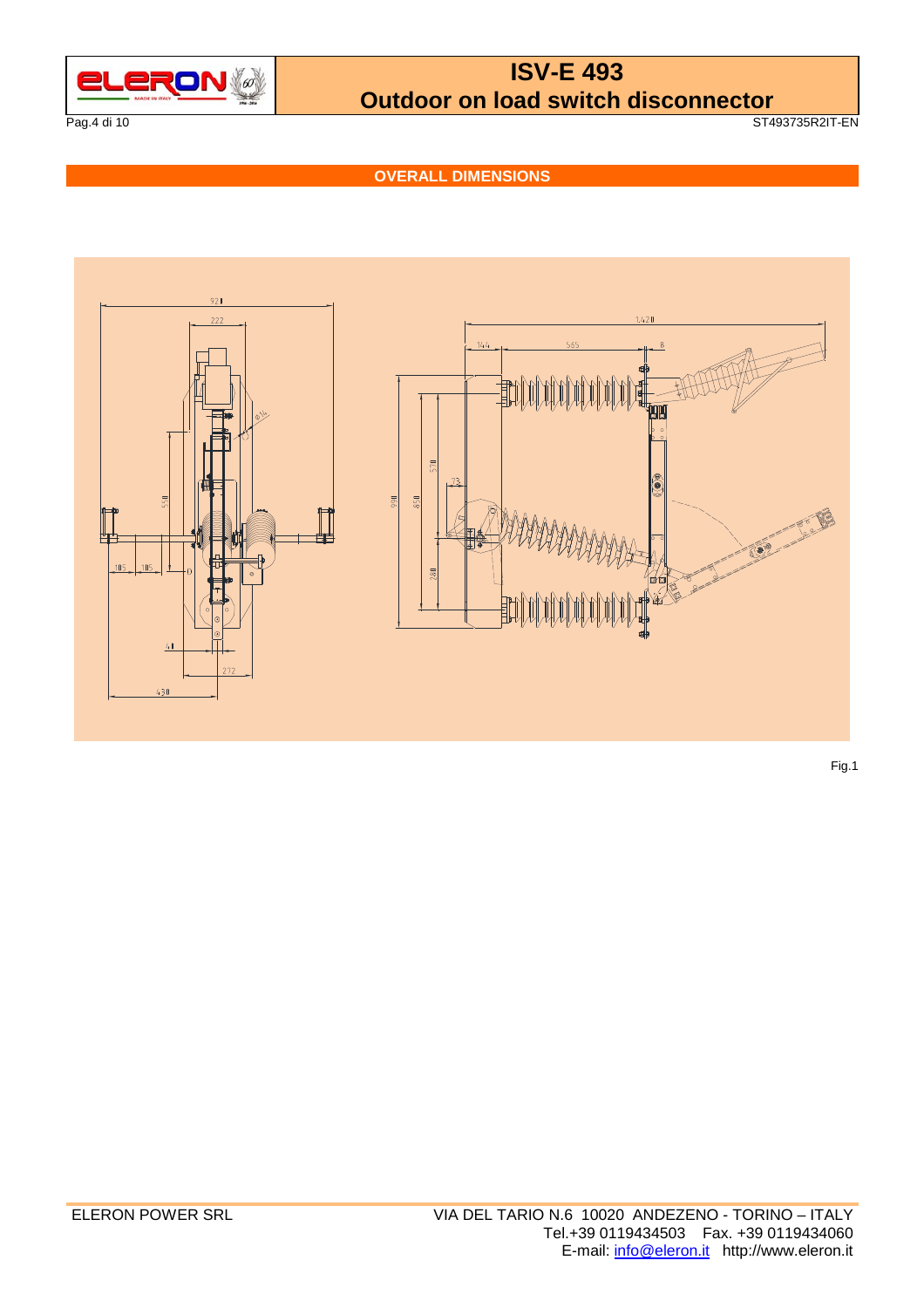

Pag.5 di 10 ST493735R2IT-EN

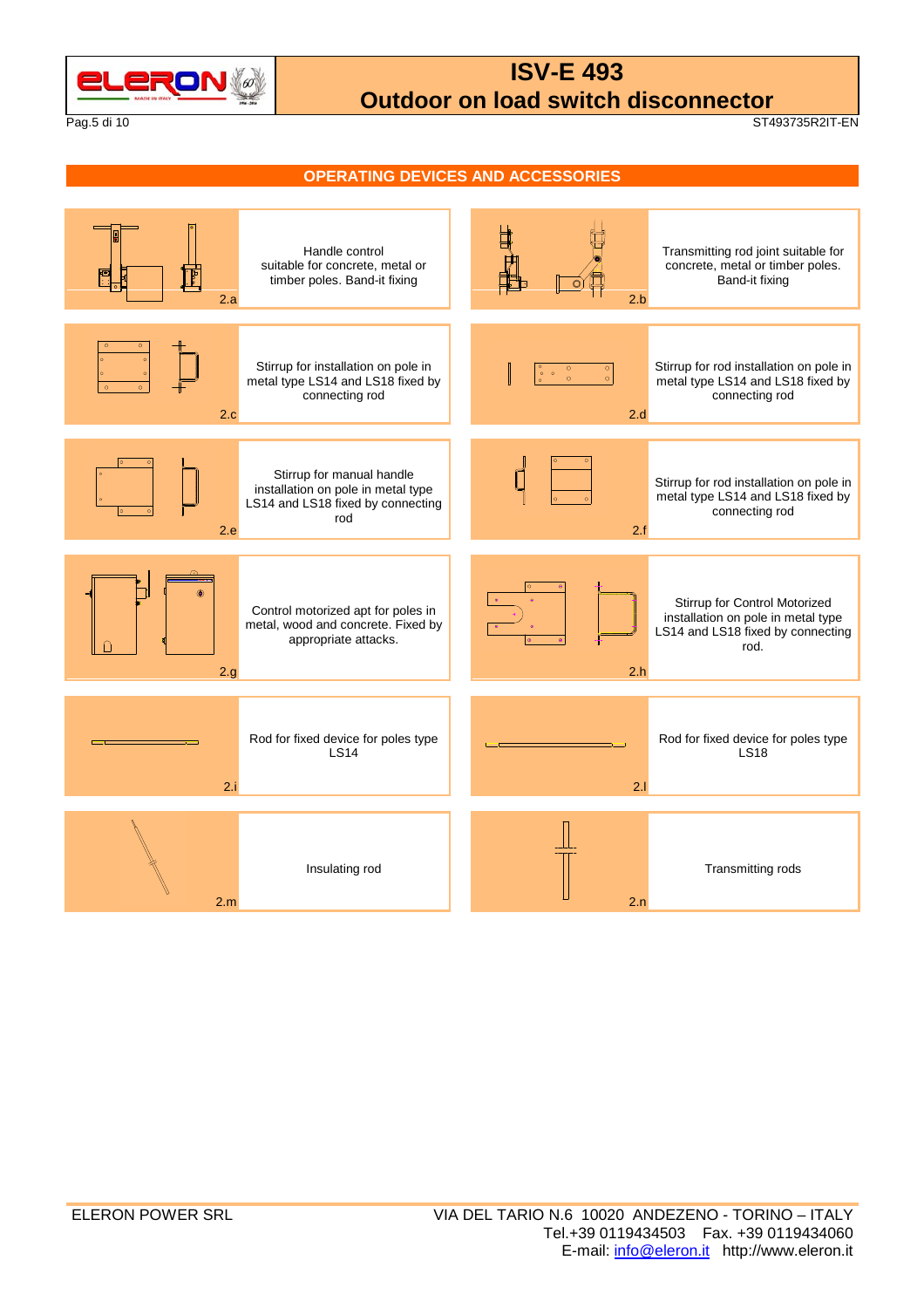

Pag.6 di 10 ST493735R2IT-EN

**TYPICAL INSTALLATION ON POLE** 



Fig.3.a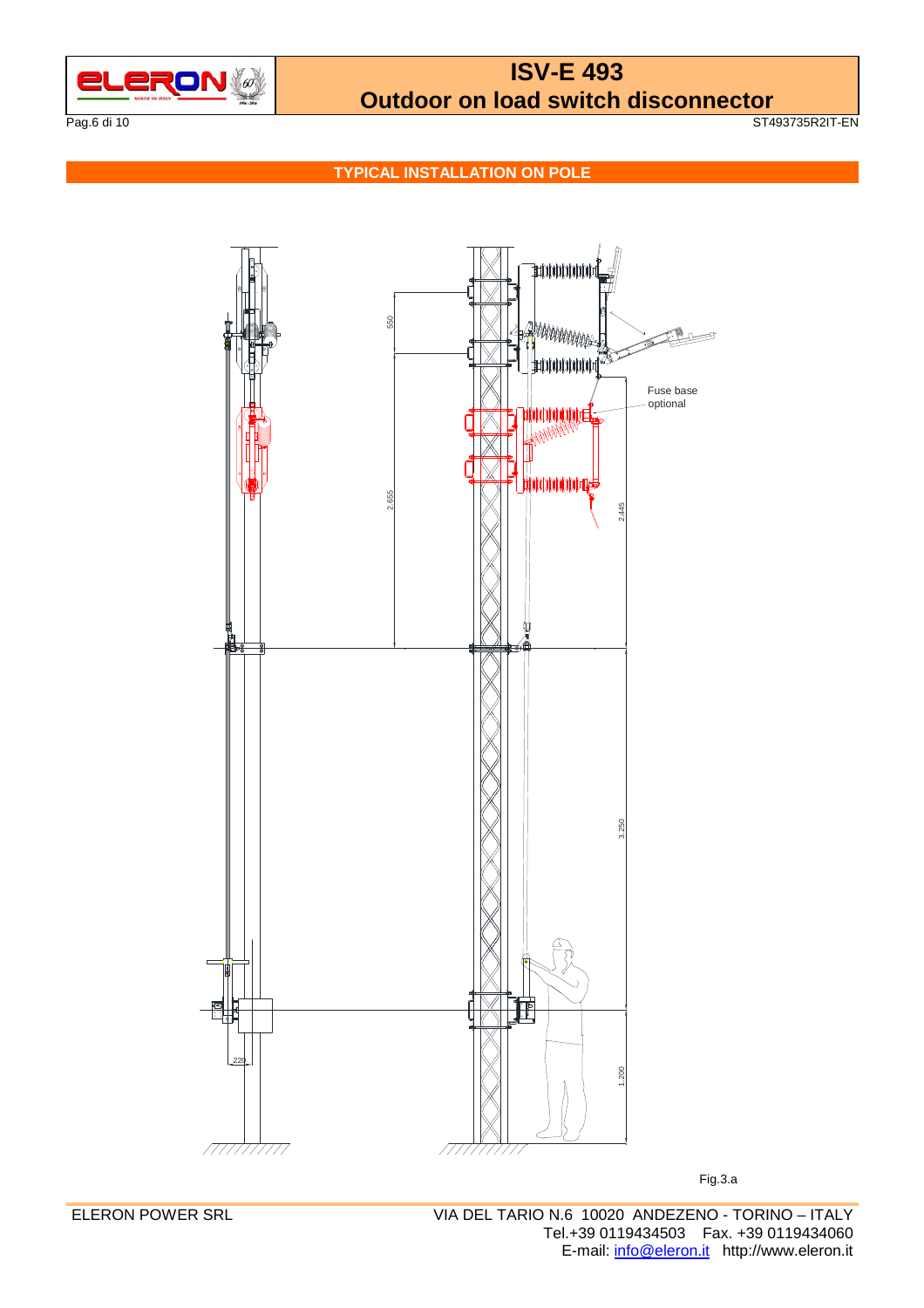

Pag.7 di 10 ST493735R2IT-EN

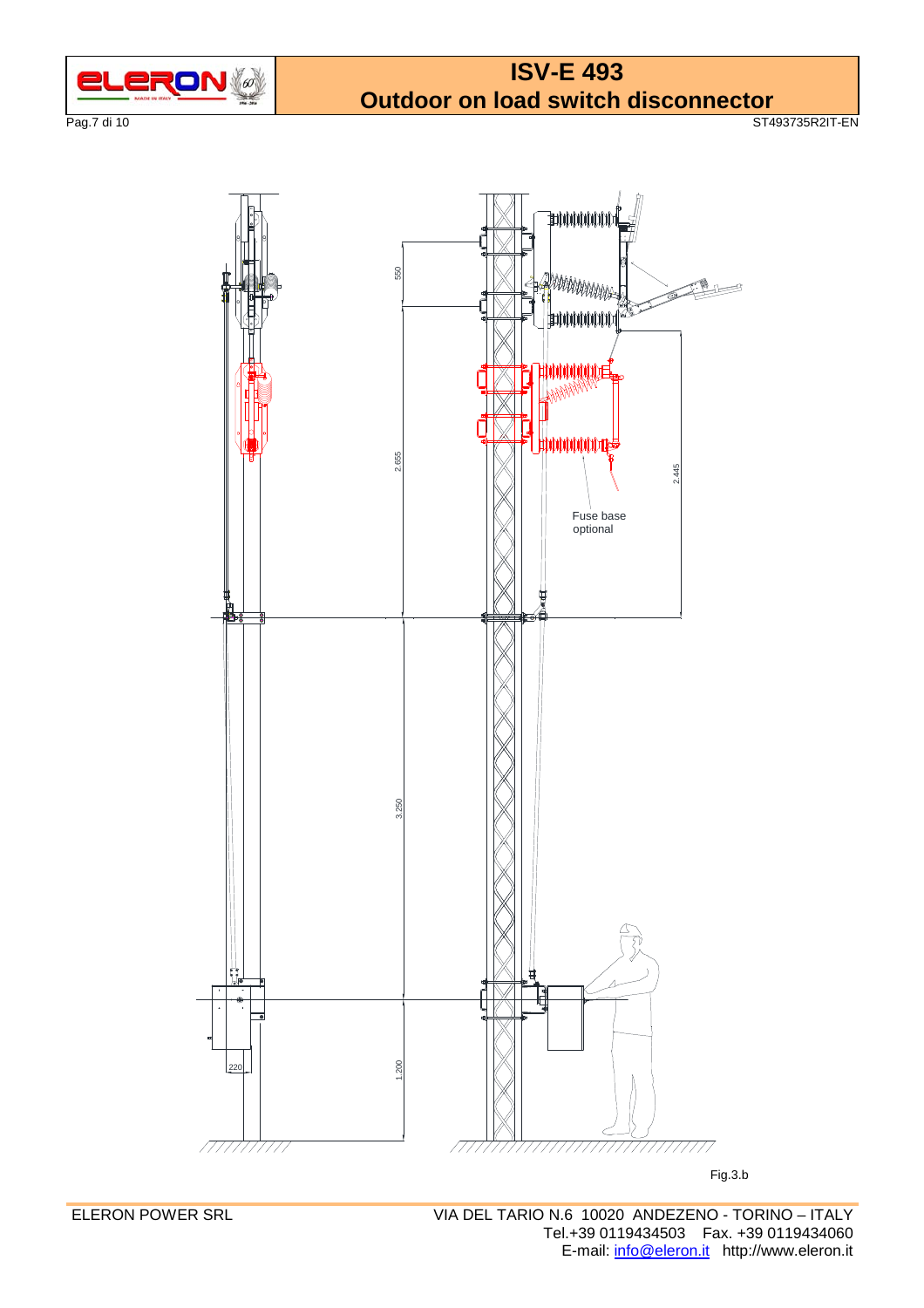

Pag.8 di 10 ST493735R2IT-EN



Fig.3.c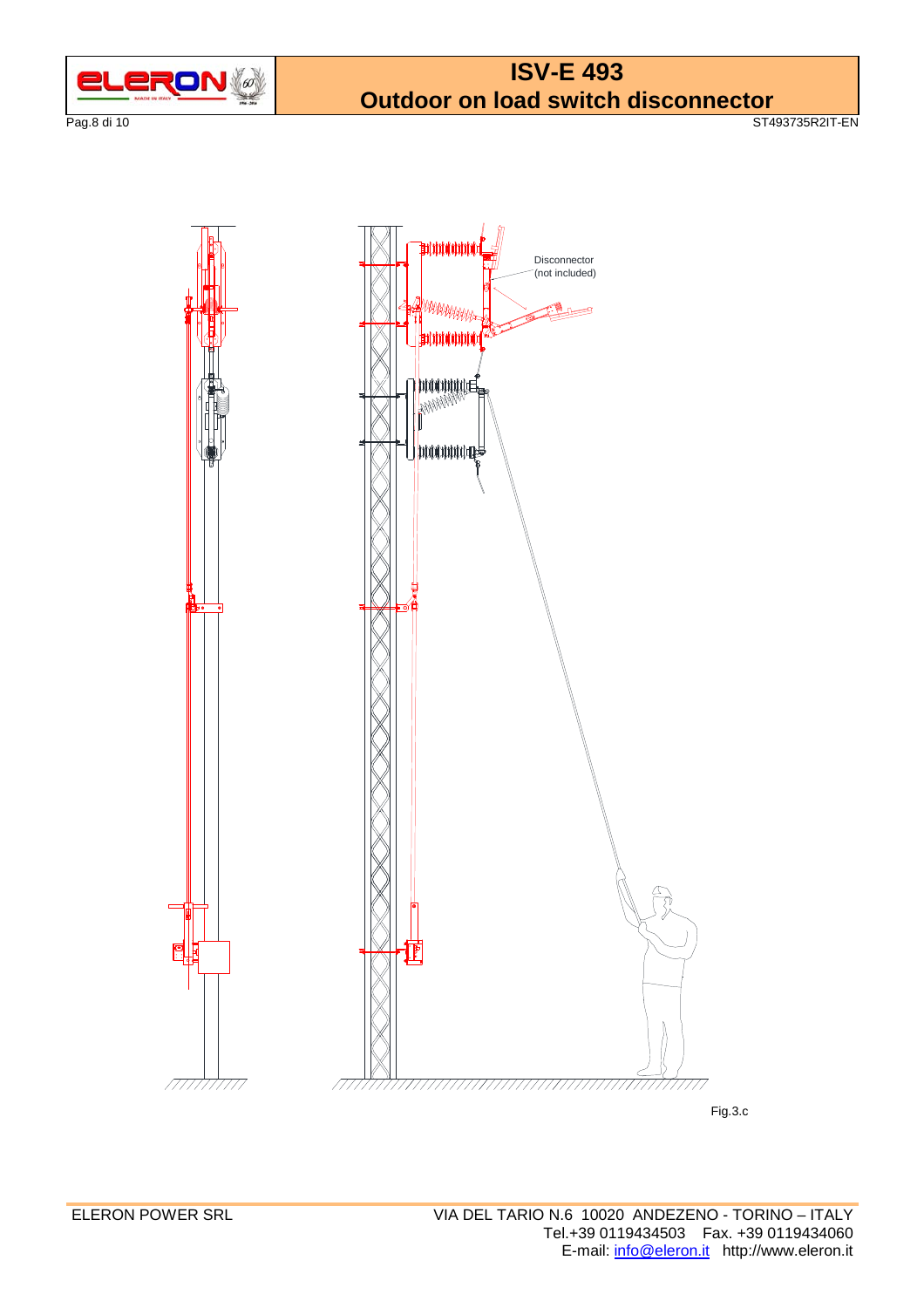

Pag.9 di 10

ST493735R2IT-EN

### **NOTE:**